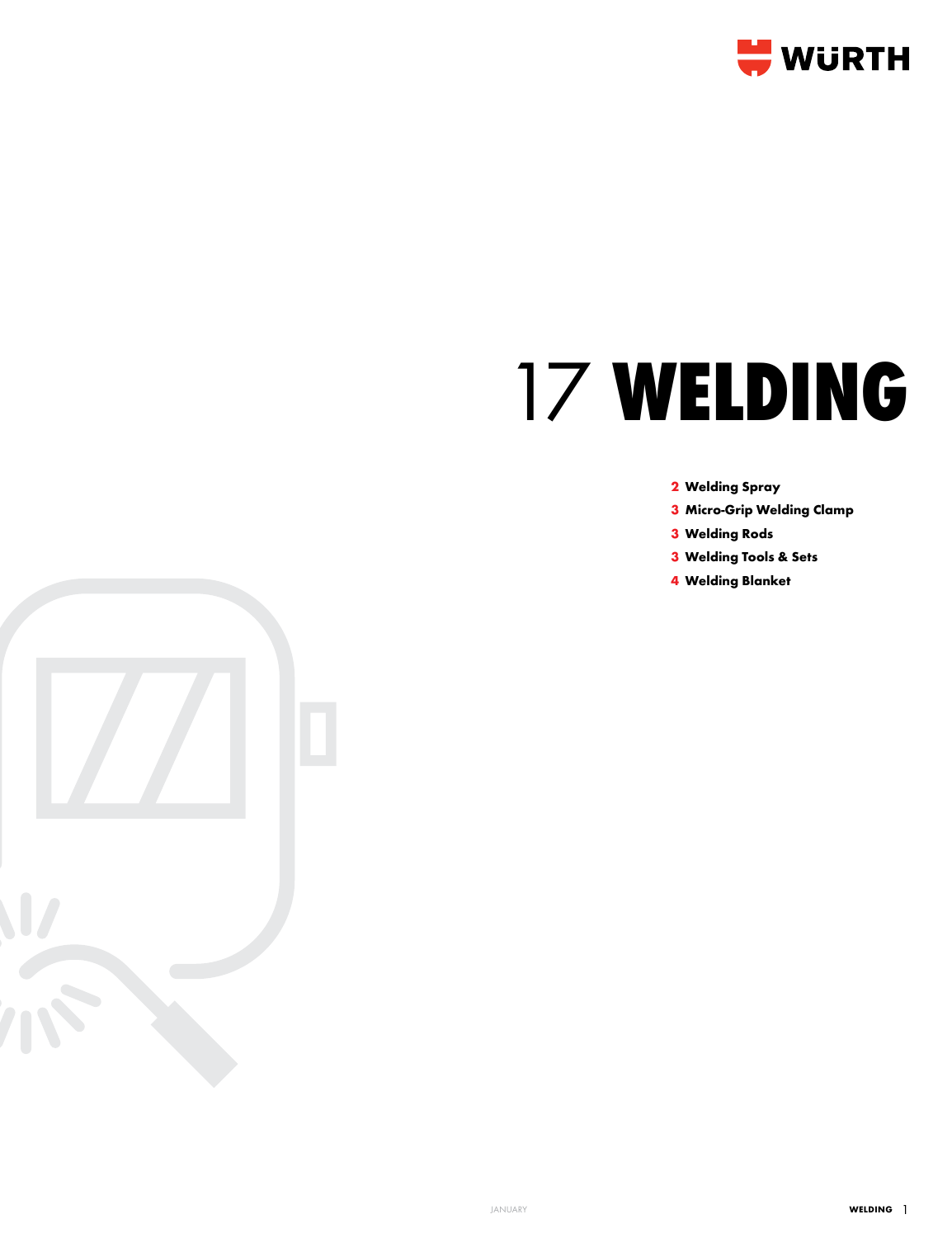

# **WELDING ANTI-SPATTER SPRAY**



## **Art. No. 893.1021** 389 g

**Ecologically friendly welding protection spray, prevents the welding injector and the weld tip from tacking to the work surface**

- Environmentally safe
- Silicone free, therefore will not affect lacquer, galvanizing, chrome plating, etc.
- Protects the work piece as well as the welding torch nozzle against adhesion of weld material
- The spray is an additional corrosion protector
- Colour: Transparent

# **PROTECTIVE WELDING SPRAY**



| <b>Description</b>                | Contents/Weight Art. No. |          |
|-----------------------------------|--------------------------|----------|
| Protective Welding<br>Spray (Gel) | 946 mL                   | 893.7402 |

**This Protective Welding Paste and Gel are used in the prevention of heat transfer on any metal from one point to another.**

#### **Features:**

- Recommended for use on any metal, to prevent heat transfer between contact points.
- Provides temporary fire retardant properties. • Hours of protection for materials compromised during welding or soldering.
- Stop heat from travelling down the pipe.
- Used as a thermal block to stop heat from travelling to unwanted areas (ie. Valves).
- Protects painted surfaces from damage during soldering, brazing or welding.
- Non-Corrosive.
- Non-Flammable.
- Non-Toxic.
- 100% Biodegradable.

## **Applications:**

## **HVAC (Heating, Ventilation, Air Conditioning) & Plumbing Industry**

- When installing plumbing or HVAC valves apply Protective welding paste between the valve and the area to be heated. This will significantly reduce or stop heat from reaching the valve thereby protecting the seals
- Protect painted surfaces from heat damage while soldering joints
- Protect wood, sheetrock, wires, insulation (all types), etc. virtually any surface from heat related damage caused by torch heat during soldering, brazing or even welding.

#### **Welding Industry**

- Apply protective welding paste on each side of the weld area to reduce heat transfer, discoloration & distortion on lightweight metal
- Protect adjacent surfaces to the weld area
- from fires and heat related damage

# **Automotive Industry**

- Protect painted surfaces from heat related damage or damage from weld spatter.
- Apply to finished surfaces (ie. Painted metal surfaces, plastic, cloth, vinyl, etc.) to protect from heat of torch or weld spatter
- Apply in the following areas: CV Boots, Muffler / Exhaust Work, Under the Dash Wiring, Heavy Truck Industry and in the Body Shop.

**Note:** Protective Welding Paste is a thicker version of the Spray Gel and provides added protection from higher temperatures. The Protective Welding Paste temperature resistance can be as high as 7500°F or 4148°C.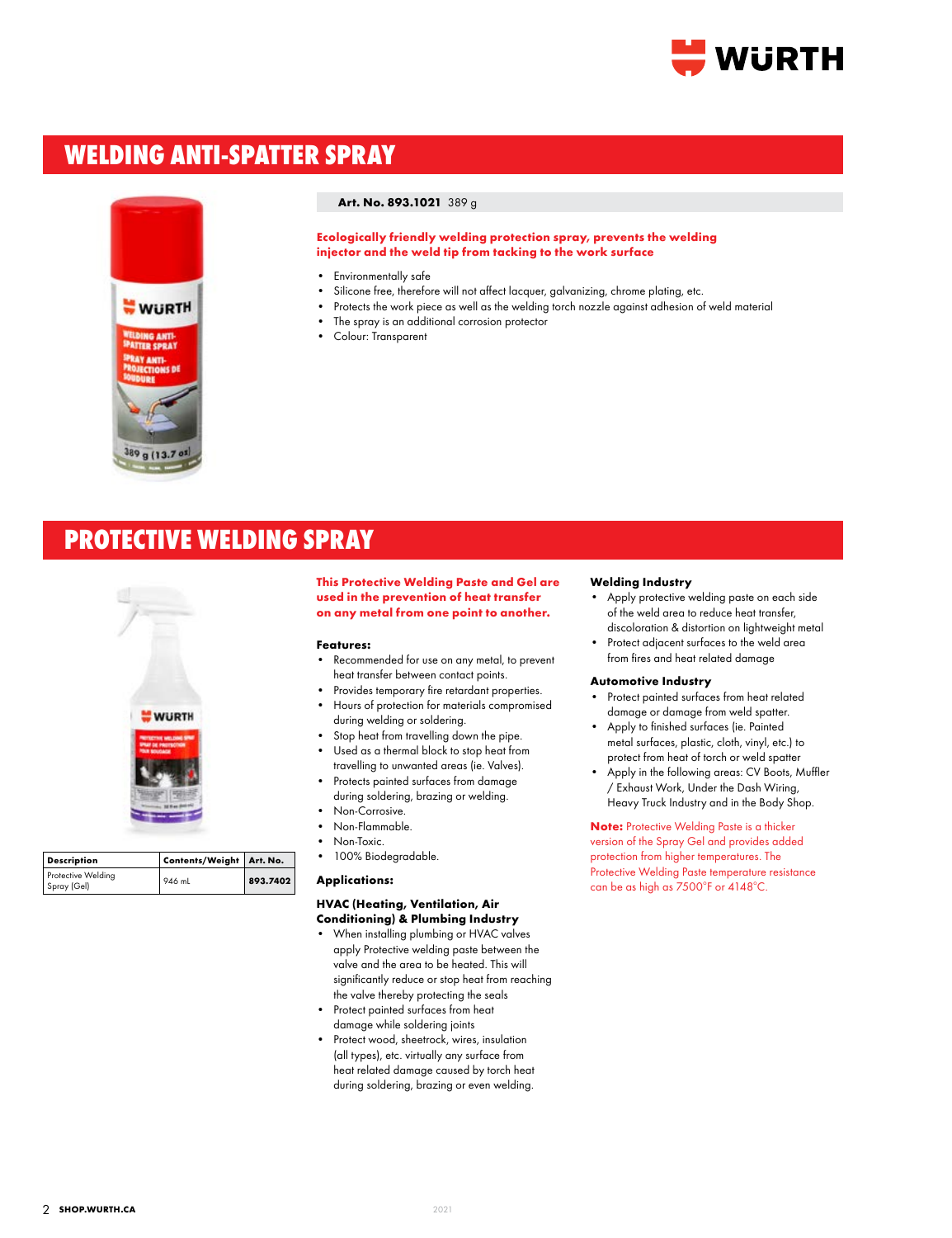

# **MICRO-GRIP WELDING CLAMP**





# **WELDING RODS**

| Size | <b>Rec. Amperable</b> | Art. No. | P. Qty. |  |
|------|-----------------------|----------|---------|--|
|      |                       |          |         |  |
|      |                       |          |         |  |
|      |                       |          |         |  |
|      |                       |          |         |  |

## **Art. No. 714.0932**

#### **Small grip pliers with toggle joint clamping system**

- Adjustable toggle joint clamp, jaw width 0 -12 mm
- Always guarantees highest clamping force in extremely small space
- Compact design (overall length 92 mm) and low weight of 120 g
- Handy, practical and universally usable
- Advantage through use of high-strength aluminum
- Easy handling, resistant against welding splashes, suitable for aluminum repairs

# **E7018 AC Welding Electrode**

- Low-hydrogen type welding electrode
- Optimum characteristics when used with an AC power source
- Very easy to strike and has an extremely stable arc giving it excellent operator appeal
- Welds exceptionally well on small, utility-type welders
- All position rod for AC or DC reverse polarity current

# **OXY-ACETYLENE LIGHTER**

**987.0332** 1/8" 20-75 **987.0332** 1 = 10 lbs.



**Recommended:**  Replacement Flint 5-pk. **Art. No. 984.12238 P.Qty:** 1



## **Art. No. 984.12237** Qty. 1

- Lightweight
- Dependable
- Large round file and hood
- Length: 19 cm (7 1/2")

# **SPRING HANDLE CHIPPING HAMMER**



# **Art. No. 984.12111** Qty. 1

- For slag removal
- Cross chisel hammer has head the opposite of the straight head
- Metal spring handle
- Length: 27 cm (10 1/2" )
- Head length: 16 cm (6 1/4")
- Weight: 0.45 kg (1 lb)